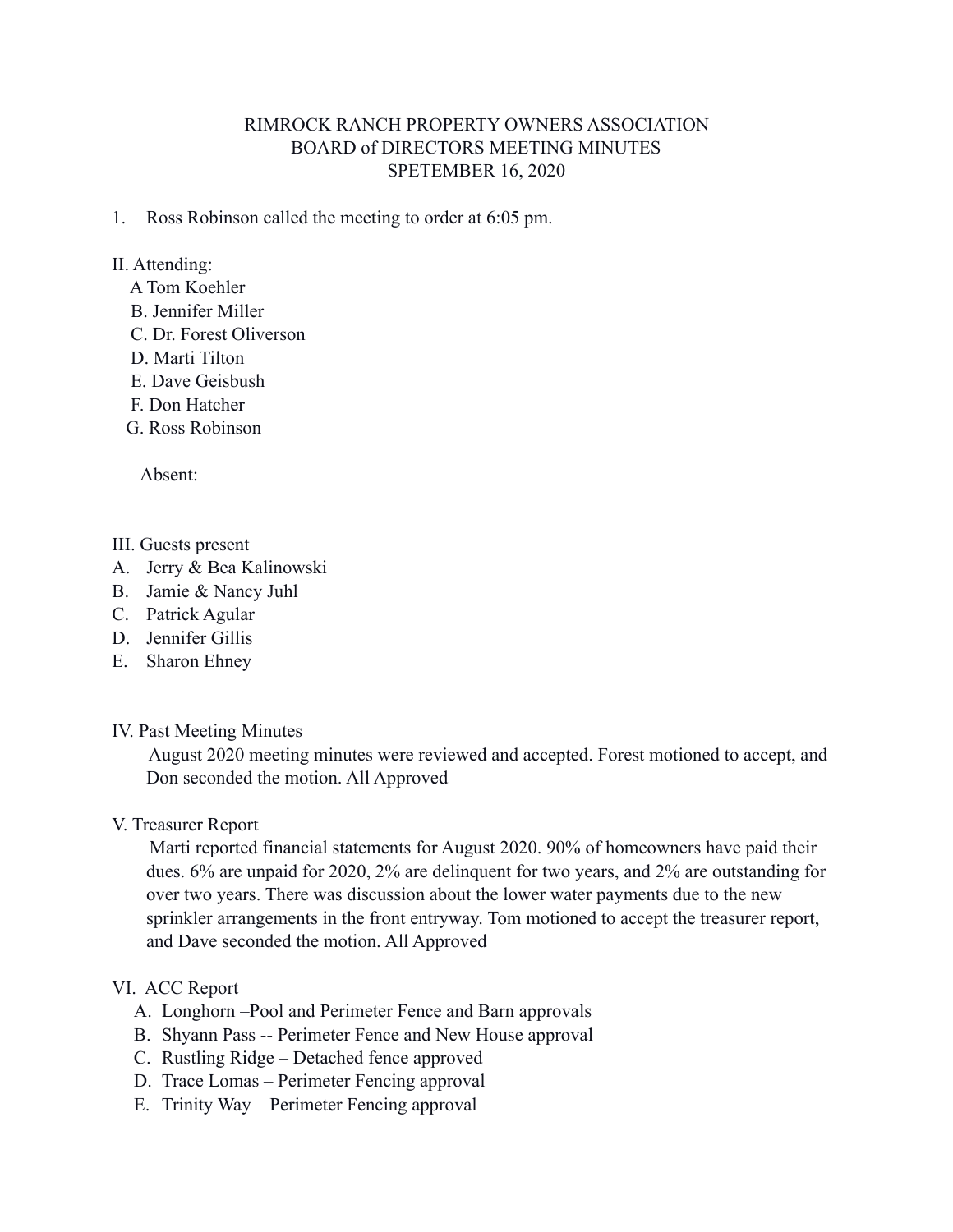### VII.

- A. Jamie and Nancy stopped by to say HI they are new in the neighbohood.
- B. Jerry and Bea shared about the RRR Garage Sale day on 10/24 there was some discussion and Ross will get clearence for them through our attorney.
- C. Patrick wanted to find out about the update of where we are regarding voting for chickens in the neighboorhood. There was discussion around the proposal that was presented last month and the nariative that the attorney gave us. Everyone will need to vote by ballet either with email or hard copy.
- D. Jennifer Gillis and Sharon Ehney -- Mother and Daughter. Mother wanted to find out about the ACC approval for her neighbors barn as it will make a water issue on her property when it rains.

### VIII. Old Business:

# Landscaping of Front Entrance

 Robyn reported that she is still looking for light fixtures for the front entrance pillars. Due to COVID19, this has been difficult and will most likely take longer to complete. Robyn showed the team several options that she had narrowed it down to. Friday we will meet at the front entrance to approve the final fixture.

SWW—Update Rates are going up for 2 more years. Then they should level out.

 Signs – HOA's do not have the ability to limit or restraint any political signs 90 days before an election and 10 days after. Title XV covers political signs.

 Change to the front ditch at the entryway – This is not a possibility at this time. It was discussed and noted at the last meeting that Ross spoke with county officials and TxDOT about possibly improving the front access fairway for traffic.

 Tree Trimming – Has been completed however it was noted that they did not spray the trees with tree wound. Don will call and confirm that this will happen.

Playground Committee has been established with 5 members and will start to move forward.

IX. New Business:

- A. Bea talked about the Flea market that she is proposing for the one day RRR garage sale. Discussion around the possibility and the need to get clarification from the attorney. 10/24/2020 from 8-2pm Forest made a motion for a flea market to sell personal items at the park with Attorney approval with a large number of people.
- B. Natural Gass A Neighbor wanted to know about the possibilities of bringing in Natural Gass. Forest will call and find out if this is possible.